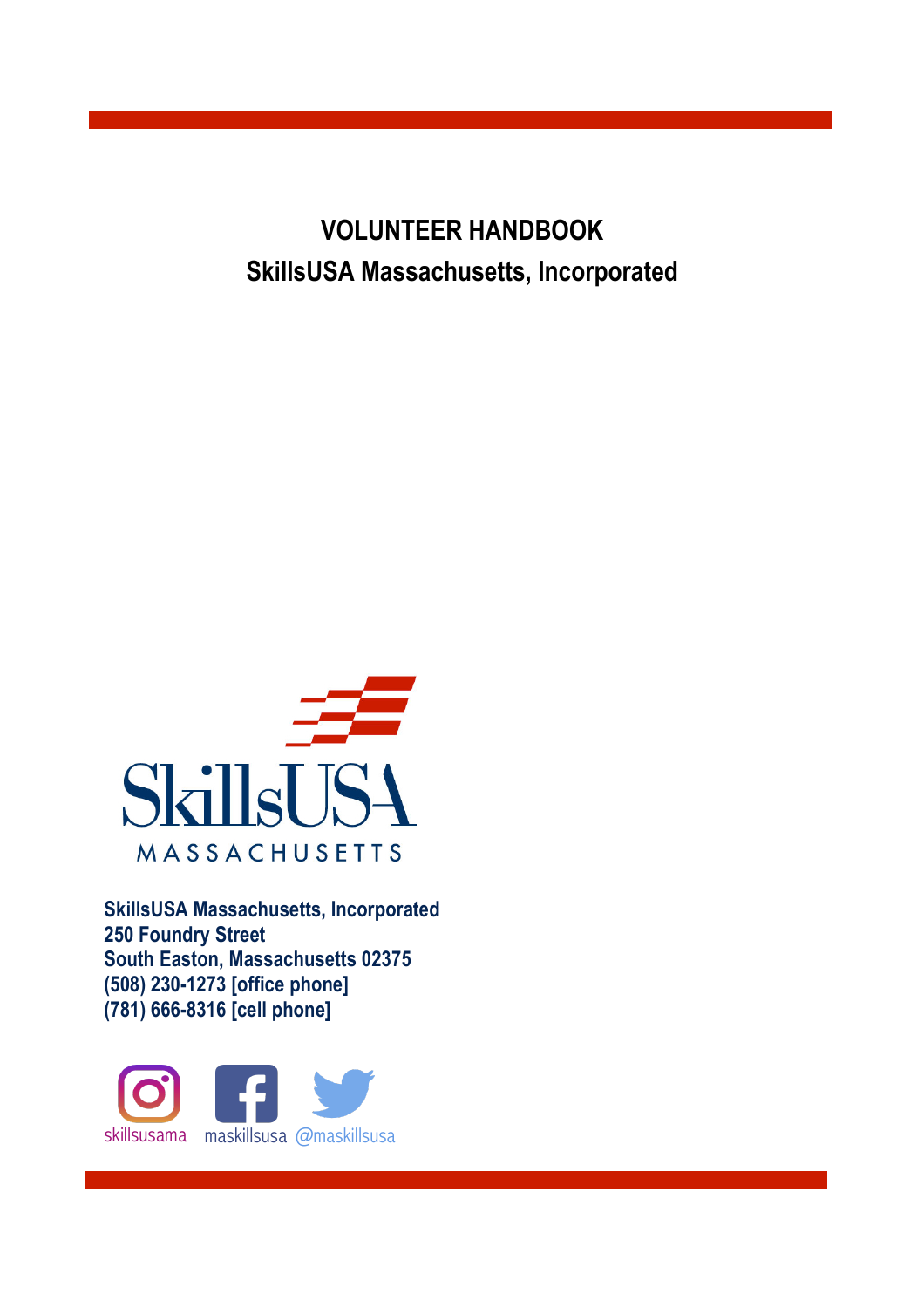#### **Welcome**

Thank you for volunteering for SkillsUSA Massachusetts, Inc. Volunteers are very important to us and we want to support you. This information should help you to get started but if you have questions at any time or if you would like to receive information in a different way please ask.

#### **Overview of SkillsUSA**

SkillsUSA is a national membership association serving high school, college and middle school students who are preparing for careers in trade, technical and skilled service occupations, including health occupations, and for further education. SkillsUSA is a partnership of students, teachers and industry working together to ensure America has a skilled workforce. SkillsUSA helps each student excel.

#### **Membership:**

More than 360,000 students and teachers join SkillsUSA nationally, each year. In Massachusetts, SkillsUSA serves more than 34,000 students and teachers and is organized into more than 56 Massachusetts high schools and 4 community college and post secondary technical institutes. Combining alumni membership, the total number impacted annually in Massachusetts is over 37,000. SkillsUSA Massachusetts has been serving the career and technical education community in Massachusetts since 1972.

#### **Mission:**

SkillsUSA empowers its members to become world-class workers, leaders and responsible American citizens. SkillsUSA improves the quality of our nation's future skilled workforce through the development of Framework skills that include personal, workplace and technical skills grounded in academics.

#### **Vision:**

SkillsUSA produces the most highly skilled workforce in the world, providing every member the opportunity for career success.

#### **Partners:**

More than 450 businesses, industry and labor organizations actively support SkillsUSA Massachusetts through financial aid, in-kind contributions, and involvement of their people in SkillsUSA activities. Many more work directly with local chapters. Commitment by industry to the annual state SkillsUSA Championships is valued at more than \$1.7 million.

#### **Programs:**

SkillsUSA offers local, state and national opportunities for students to learn and practice personal, workplace and technical skills. These three components comprise the SkillsUSA Framework, a blueprint for career readiness. Local chapters conduct a full program of work and many students also attend a district or state conference. At the state SkillsUSA Championships, more than 3,000 students compete in 100 occupational and leadership skill areas and gold medal winners move on to represent the Commonwealth of Massachusetts at the national competition each June. These state and national technical competitions help establish industry standards for job skill training and entry-level workers. SkillsUSA is recognized by the U.S. Department of Education as a successful model of employer-driven youth development training.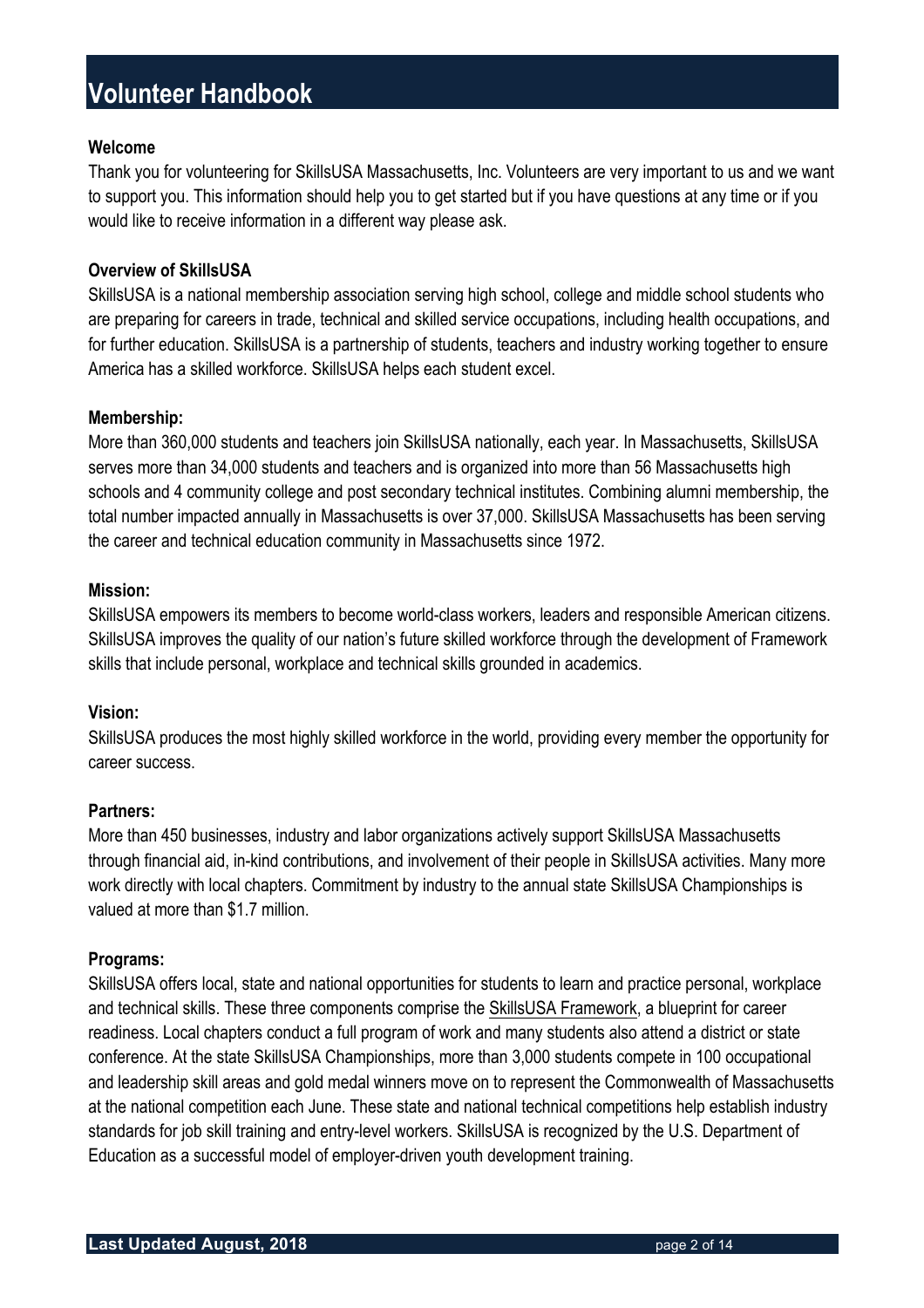#### **Resources:**

SkillsUSA offers many resources for educators and students. The *Chapter Excellence Program* honors local chapter achievement around the SkillsUSA Framework of personal, workplace and technical skills. The *SkillsUSA Career Essentials* suite is a solution to industry and education needs in preparing career-ready students who are productive and promotable. Including *Foundations*, *Experiences* and *Assessments*, the suite helps students develop the skills, attitudes and values that allow them stand out from other applicants in the skilled labor marketplace. *Jump into STEM!* provides tools and activities for SkillsUSA members to help both elementary- and middle-school students take part in interactive career experiences. *Student2Student Mentoring* gives high school students opportunity to mentor younger students around career exploration. *CareerSafe* is a 10-hour online OSHA safety-training program that provides students with a workplace credential. The *SkillsUSA Championships Technical Standards* is the official competition guide, with a full list of competencies as well as embedded academic skills.

#### **Who volunteers?**

We have a large number of people who give their time in a broad range of ways in a voluntary capacity. We have opportunities for people to get involved in community service initiatives, the SkillsUSA Championships (as judges and competition Event Managers and Series Directors), to be part of our Alumni Association (as a conference assistant or member of the Alumni Executive Board), to be part of our Leadership Team (as a media volunteer, leadership trainer, script writer and event logistics staff) or as a member of our Board of Directors. There are also tasks that are one-off or that can be done from home for people who wish to help but have time constraints.

Many people volunteer – it is an expectation, which helps to keep the costs down for everyone. Volunteers generally do what they do to assist SkillsUSA Massachusetts, Inc. in meeting its goals but also because they like their involvement:

- They want to help because they like being part of SkillsUSA Massachusetts, Inc.
- They want to help because "someone did it for them once."
- They want to learn new skills and meet new people
- They have skills that SkillsUSA Massachusetts, Inc. needs
- They want something to do with their time
- They enjoyed their own or their children's participation as a member

We encourage people to help out as much as they can, and encourage an "everyone pitches in and one person – one job" culture. This way many can help and all feel significant, valued and included.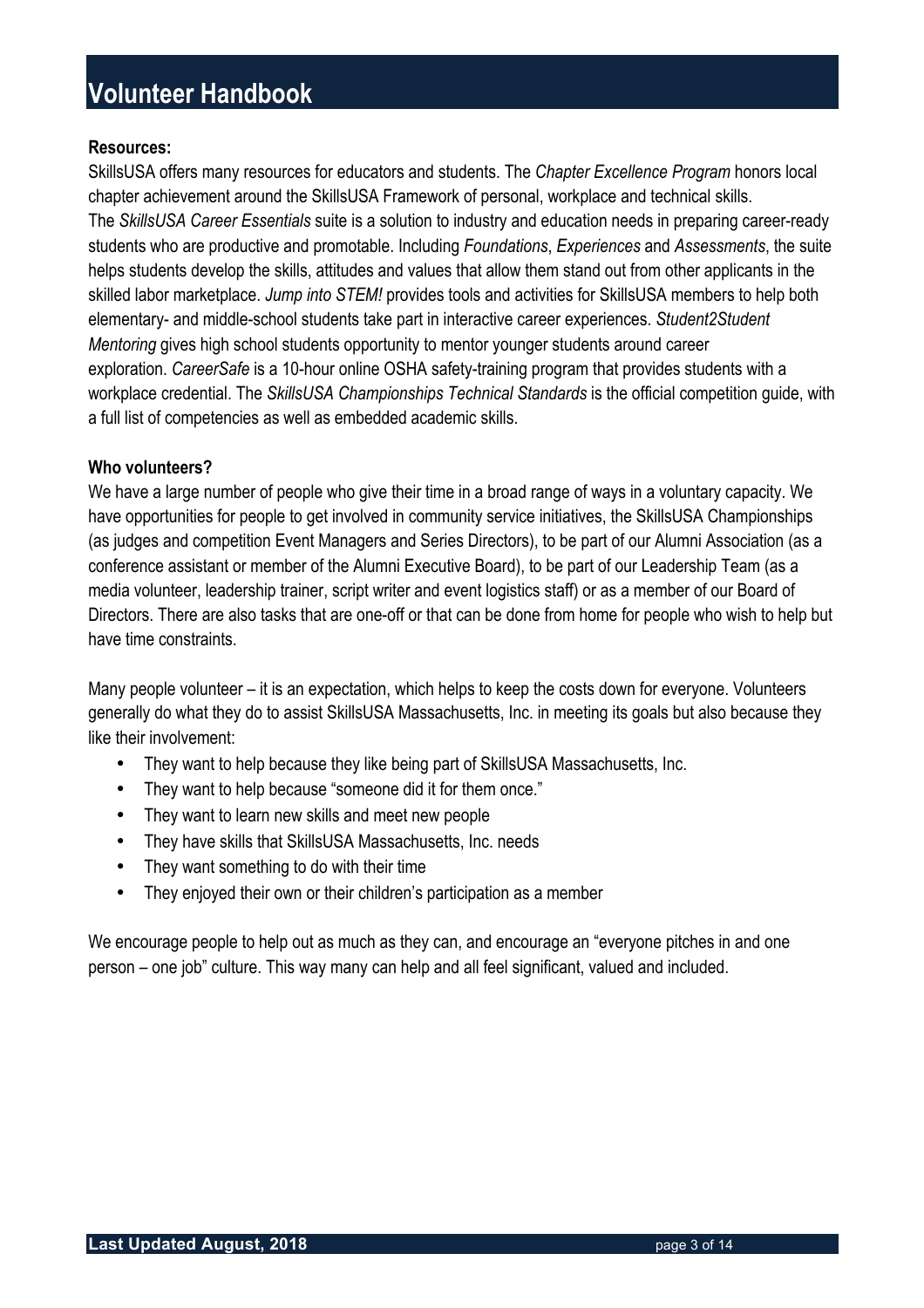#### **People to Help You**

You will be shown the ropes by the lead staff (volunteer and/or paid) of the opportunity you select. Here is a list of lead staff/volunteers corresponding to some of our key opportunities:

| Opportunity               | Name                      | e-mail address            | phone          |
|---------------------------|---------------------------|---------------------------|----------------|
| <b>Board of Directors</b> | Brian Bentley, Board      | briansbentley@comcast.net | (508) 246-9815 |
|                           | President                 |                           |                |
| Leadership Team           | Karen Ward, CSD,          | kward@maskillsusa.org     | (508) 230-1273 |
|                           | <b>Executive Director</b> |                           |                |
| <b>SkillsUSA</b>          | John Brochu, Director,    | jbrochu@jpkeefehs.org     | (508) 309-8186 |
| Championships             | <b>SkillsUSA</b>          |                           |                |
|                           | Championships             |                           |                |
| Alumni Association        | Angela Bellaro, Alumni    | akungulus@gmail.com       | (717) 829-1291 |
|                           | Advisor                   |                           |                |
| One-off and limited       | Karen Ward, CSD,          | kward@maskillsusa.org     | (508) 230-1273 |
| time volunteers           | <b>Executive Director</b> |                           |                |

#### **Getting Started**

You may already be familiar with SkillsUSA Massachusetts, Inc. and our programs, conferences and volunteer affiliations, but if not please ask lead staff/volunteers. Things volunteers will know/receive:

 Mission, Vision, Values of SkillsUSA Massachusetts, Inc. To whom you are to report when arriving to volunteer | to whom you are responsible A safety briefing, list of emergency contacts and understand where First Aid can be obtained Where to park cars | policies related to transportation of students Meals, lodging provisions (should the opportunity require it) A briefing on the Code of Ethics (and a copy to sign) A briefing on Social Media Policy (and a copy of the policy to sign) A briefing on the Waiver of Copyright (and a copy to sign)

*NB: If a CORI is needed for your role we will let you know how to obtain this.*

#### **Volunteer Form**

When you start, you need to complete a SkillsUSA Massachusetts, Inc. Volunteer Registration Form, which has your contact details, and details of a person to contact in an emergency. This is for our use only and will be kept with volunteer records.

#### **Keeping Everyone Safe**

All volunteers will be provided a copy of our organization's Crisis Management and Communications Plan for each event. Information contained in the document will include but is not limited to:

 Action Steps in a Crisis List of potential emergencies List of Crisis Team Members, roles and responsibilities How to report injury and seek medical assistance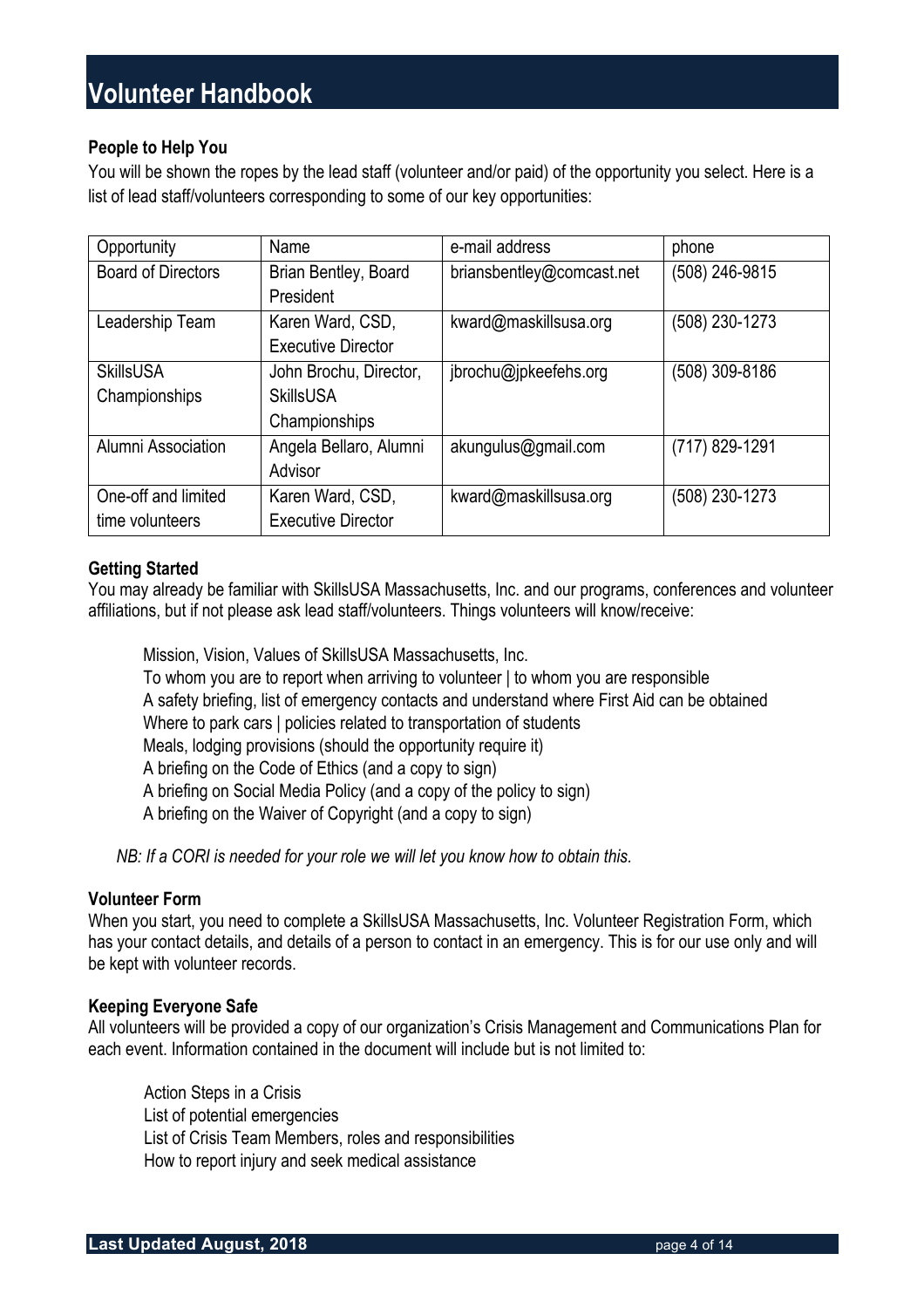If you see something that you think is unsafe, please alert the your corresponding lead staff/volunteer.

#### **What You Can Expect from Us**

Whilst volunteering for SkillsUSA Massachusetts, Inc. you can expect to:

 Be treated with respect and equal to others Receive help and/or training for you to learn and develop skills Be given tasks that match your interests and skills Be provided with safe volunteering conditions Be protected by insurance Be thanked and recognized for volunteering

#### **What SkillsUSA Massachusetts, Inc. Expects from You**

All volunteers are expected to:

 Treat everyone with respect, be polite and well behaved Follow the rules and procedures – you will apprised of these Ask if there is anything you don't understand Adhere to the Codes of Conduct, Social Media Policy and dress code Work cheerfully together with other volunteers Be reliable, and let relevant people know if you can't come / will be late Ask for support when needed, talk about any concerns you may have Let SkillsUSA Massachusetts, Inc. know on your Registration Form if you have any medical conditions/dietary constraints we should know about Notify corresponding lead staff/volunteer of change of address or phone number

Volunteers may choose to leave at anytime, however, we ask for as much notice as possible. SkillsUSA Massachusetts, Inc. also reserves the right to terminate a position if for justifiable reasons the person is considered unsuitable for the role.

#### **Concerns or Complaints**

From time to time, issues and grievances will occur within SkillsUSA Massachusetts, Inc. – this is natural and we would like to try to resolve this as soon as possible.

If you have a concern or a complaint, you can:

 Speak directly to the person around which the complaint is directed; Speak to the corresponding lead staff/volunteer; Or speak to SkillsUSA Massachusetts, Inc. Board President and/or Executive Director

It is OK to raise concerns.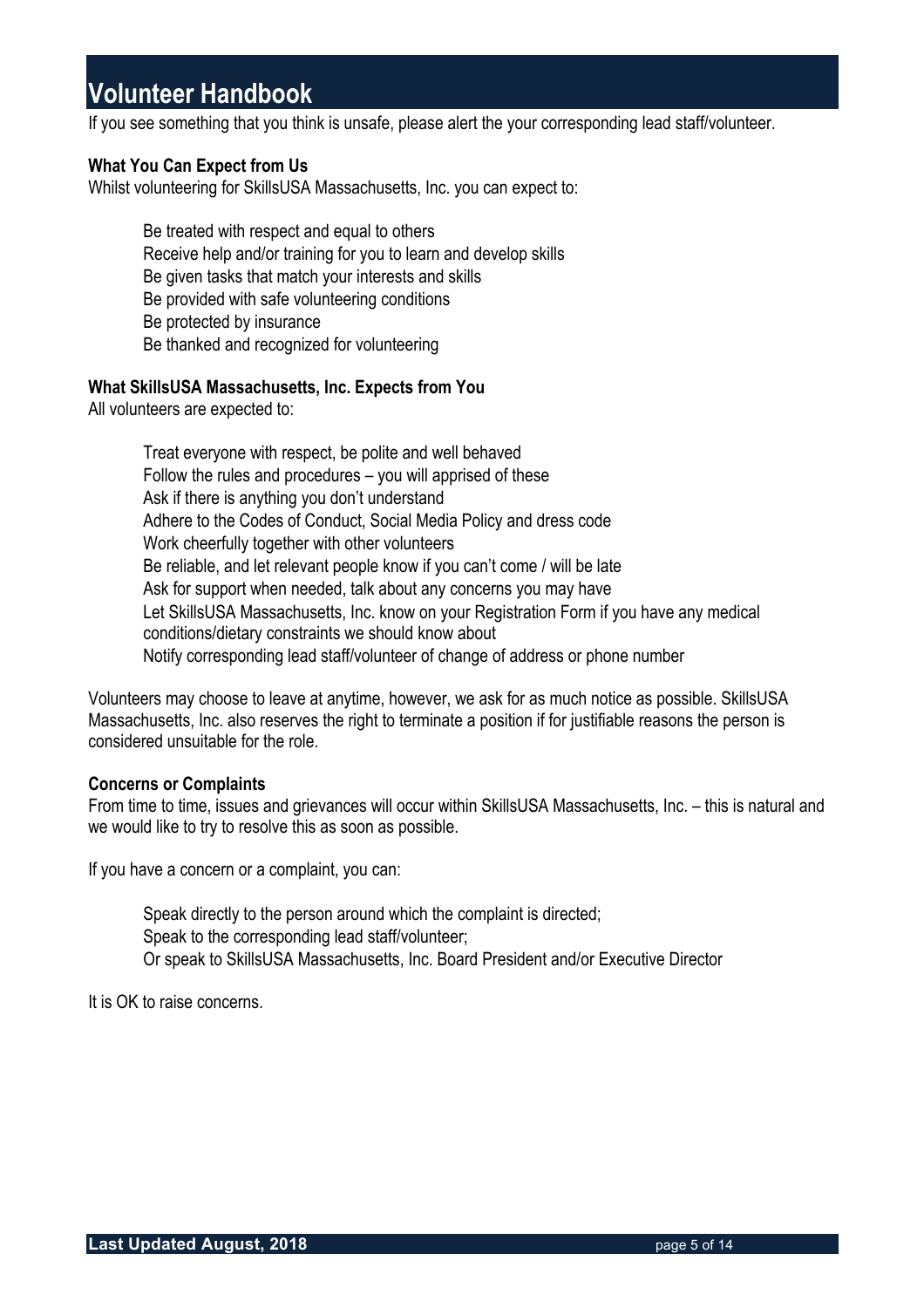#### **Conduct**

Volunteers are expected to follow codes of conduct and adhere to all other policies of SkillsUSA Massachusetts, Inc. that pertain to their volunteer service. Inappropriate behavior may lead to disciplinary measures by SkillsUSA Massachusetts, Inc. Examples are:

- Bad language / abusive behavior directed at anyone
- Breach of trust
- Neglect of duties and responsibilities
- Failure to attend or lateness
- Theft or inappropriate removal of property
- Physical violence against any person/property
- Inappropriate communication, conduct, or contact with SkillsUSA Massachusetts, Inc. students or fellow volunteers, regardless of age
- Use of alcohol or illegal drugs while undertaking volunteer duties
- Committing a criminal offence while undertaking volunteer duties
- Smoking whilst in your role, in the presence of students

#### **Protecting People's Privacy**

From time to time you may need to collect contact details and related information from members – it is important that this information is stored securely, and NOT distributed unless consent has been given. This information is only to be used for the purpose for which it was collected. For more information, discuss with corresponding lead staff/volunteer.

#### **Dress code**

Volunteers set the tone for SkillsUSA Massachusetts, Inc. and need to dress appropriately for their duties. Comfortable and neat dress is appropriate for most volunteer roles. Specific clothing requirements, based on the specific volunteer opportunity will be communicated by corresponding lead staff/volunteer.

#### **Emergency**

Volunteers should familiarize themselves with safety practices and emergency procedures adopted by SkillsUSA Massachusetts, Inc. or the facility and should be reachable by SkillsUSA Massachusetts, Inc. At a minimum, every volunteer must have access to a phone.

#### **Loss of personal property**

Volunteers should exercise caution to protect their personal property. Purses, wallets or other valuable items should never be left unattended. If an item is lost or stolen, a corresponding lead staff/volunteer should be notified, but SkillsUSA Massachusetts, Inc. cannot be held responsible for replacement

#### **Non-smoking environment**

Every SkillsUSA Massachusetts, Inc. event, activity, conference and meeting is a smoke-free environment. Smoking is not permitted in any indoor or enclosed areas. There are no 'designated smoking areas' defined by SkillsUSA Massachusetts, Inc. It is the responsibility of the volunteer to follow all rules related to smoking set forth by the venue at which the event, activity, conference or meeting is taking place. Responsible disposal of cigarette butts is required as is restraint from smoking in the presence of students whilst in your volunteer role.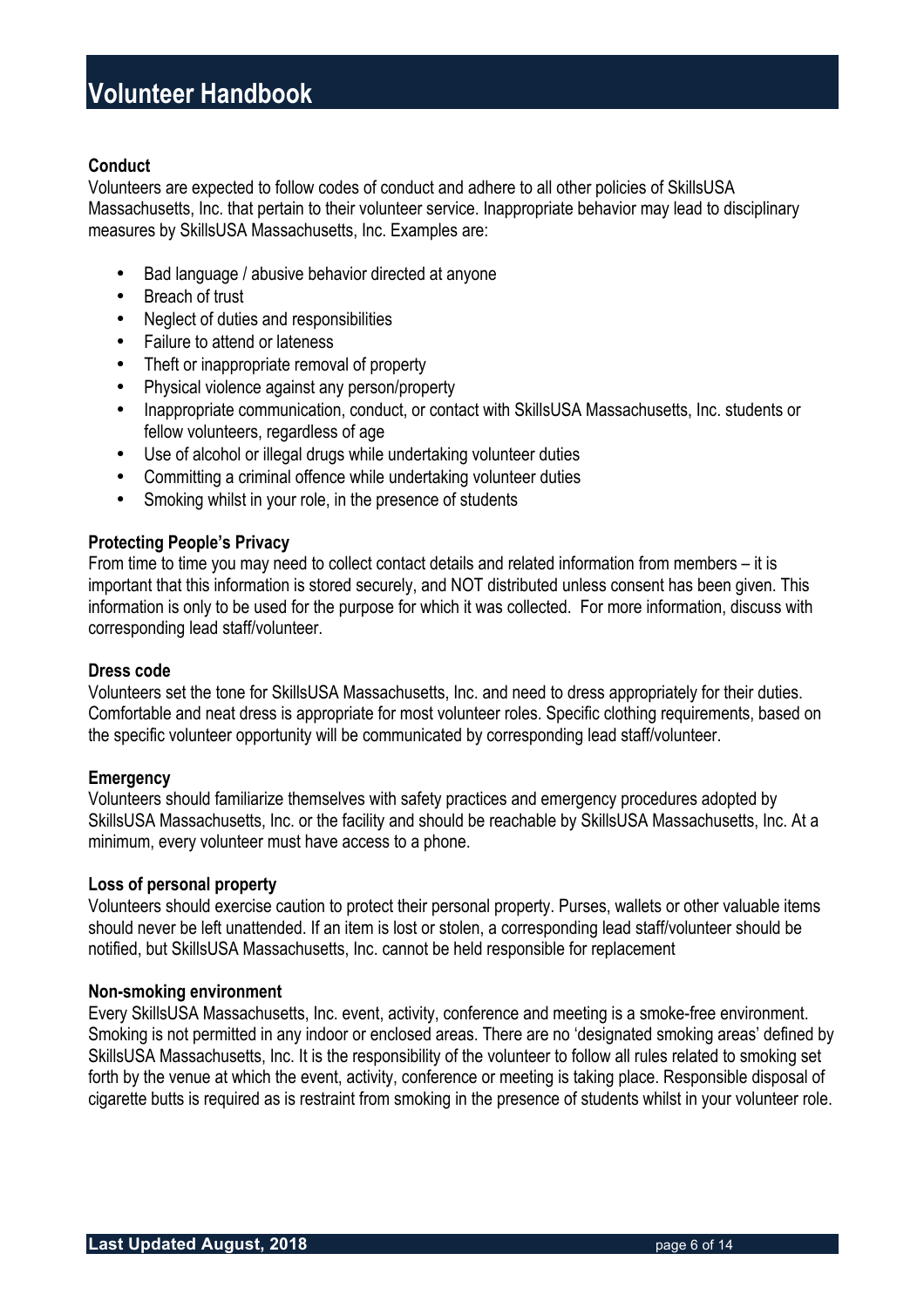#### **Reimbursement of expenses**

The volunteer is responsible for expenses incurred, except where purchases are made on behalf of SkillsUSA Massachusetts, Inc., corresponding lead staff/volunteer or the task has unusual cost level attached. The corresponding lead staff/volunteer, prior to the activity, should approve purchases of this nature. Receipts or invoices and a completed Expense Reimbursement Form will be required for reimbursement.

#### **Safety and liability**

If a volunteer is injured during the course of volunteer service the corresponding lead staff/volunteer must be notified and the appropriate accident report forms need to be completed. If any volunteer ihas concerns….

#### **Training/Planning Meetings**

All SkillsUSA Massachusetts, Inc. volunteer opportunities require volunteers to attend at least one planning meeting/training as specified by the corresponding lead staff/volunteer. It is expected that every volunteer attend required planning meetings/training opportunities as requested.

#### **Thank you again for joining our team of volunteers!**

#### **Attachments:**

Volunteer Registration Form SkillsUSA Massachusetts, Inc. Code of Ethics for Volunteers SkillsUSA Massachusetts, Inc. Social Media Policy SkillsUSA Massachusetts, Inc. Volunteer Waiver of Copyright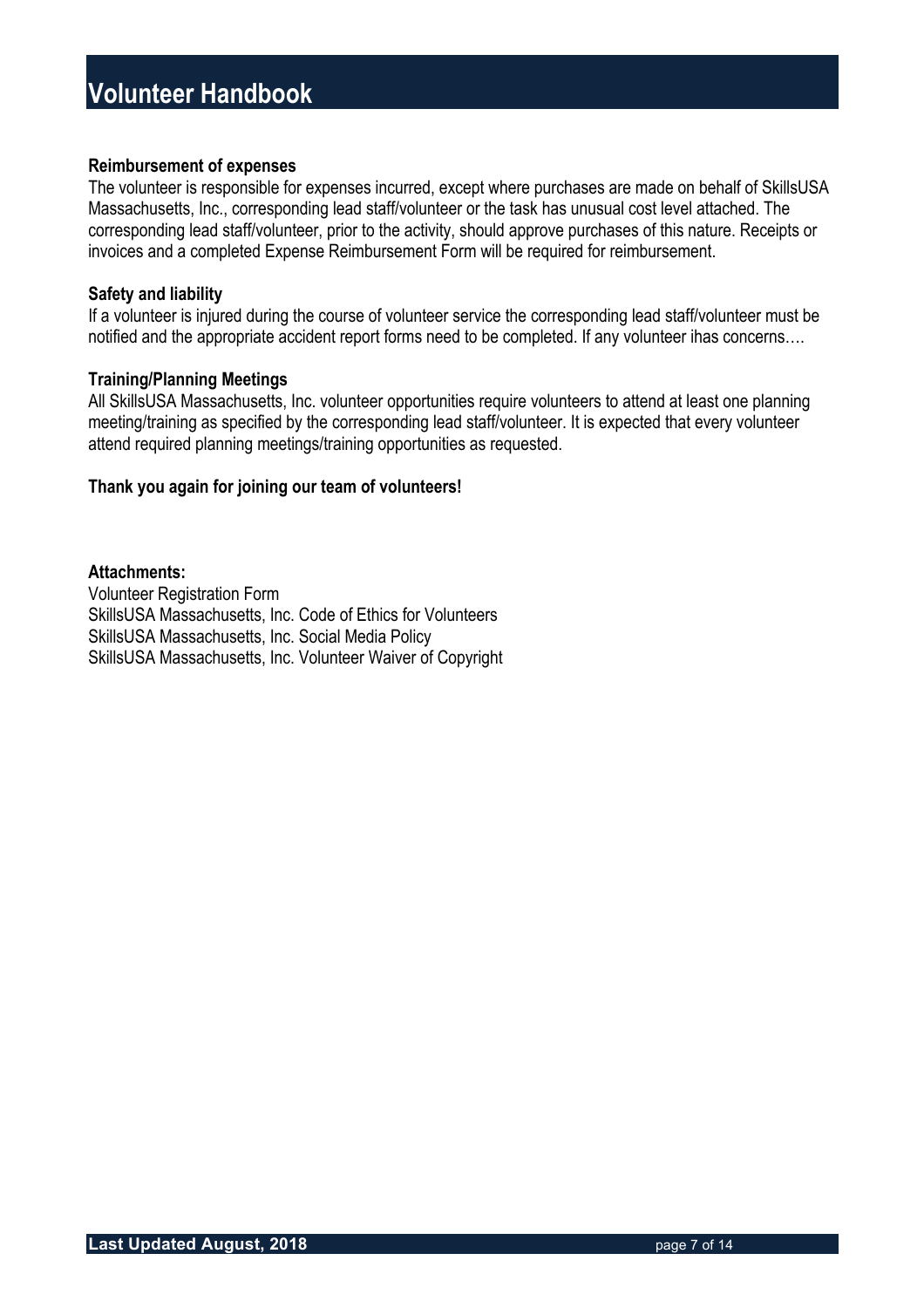# Volunteer SkillsUS4 Application Form

| FOR OFFICE USE  |      |
|-----------------|------|
| Volunteer Ref # | Date |

Thank you for your interest in volunteering with SkillsUSA Massachusetts, Incorporated. Volunteers play a vital role in planning, organizing, management and facilitation of our activities, events and conferences. All volunteer applications are reviewed with consideration of current volunteer opportunities. The information you provide will be stored in confidence under the provisions of the Data Protection Act. Your completed form will be held securely and confidentially. Only authorized staff will have access to your information.

| <b>Personal Details</b>                                                                                                                                                                                                                                                                                                                                                                                                                                                                                                                                                                                                                                                                                                                                                                                                                                                                                                                                                                                                                                                                                                                                                                                                                                                                                                                                                                                                                                                                                                                                                                                       |  |
|---------------------------------------------------------------------------------------------------------------------------------------------------------------------------------------------------------------------------------------------------------------------------------------------------------------------------------------------------------------------------------------------------------------------------------------------------------------------------------------------------------------------------------------------------------------------------------------------------------------------------------------------------------------------------------------------------------------------------------------------------------------------------------------------------------------------------------------------------------------------------------------------------------------------------------------------------------------------------------------------------------------------------------------------------------------------------------------------------------------------------------------------------------------------------------------------------------------------------------------------------------------------------------------------------------------------------------------------------------------------------------------------------------------------------------------------------------------------------------------------------------------------------------------------------------------------------------------------------------------|--|
| Name: $Mr. \Box$ Miss. $\Box$ Ms. $\Box$ Ms.                                                                                                                                                                                                                                                                                                                                                                                                                                                                                                                                                                                                                                                                                                                                                                                                                                                                                                                                                                                                                                                                                                                                                                                                                                                                                                                                                                                                                                                                                                                                                                  |  |
|                                                                                                                                                                                                                                                                                                                                                                                                                                                                                                                                                                                                                                                                                                                                                                                                                                                                                                                                                                                                                                                                                                                                                                                                                                                                                                                                                                                                                                                                                                                                                                                                               |  |
|                                                                                                                                                                                                                                                                                                                                                                                                                                                                                                                                                                                                                                                                                                                                                                                                                                                                                                                                                                                                                                                                                                                                                                                                                                                                                                                                                                                                                                                                                                                                                                                                               |  |
|                                                                                                                                                                                                                                                                                                                                                                                                                                                                                                                                                                                                                                                                                                                                                                                                                                                                                                                                                                                                                                                                                                                                                                                                                                                                                                                                                                                                                                                                                                                                                                                                               |  |
|                                                                                                                                                                                                                                                                                                                                                                                                                                                                                                                                                                                                                                                                                                                                                                                                                                                                                                                                                                                                                                                                                                                                                                                                                                                                                                                                                                                                                                                                                                                                                                                                               |  |
| Birth-date: Month / Day / Year                                                                                                                                                                                                                                                                                                                                                                                                                                                                                                                                                                                                                                                                                                                                                                                                                                                                                                                                                                                                                                                                                                                                                                                                                                                                                                                                                                                                                                                                                                                                                                                |  |
| If you are involved with us as a volunteer and an emergency arises, whom should we contact?                                                                                                                                                                                                                                                                                                                                                                                                                                                                                                                                                                                                                                                                                                                                                                                                                                                                                                                                                                                                                                                                                                                                                                                                                                                                                                                                                                                                                                                                                                                   |  |
|                                                                                                                                                                                                                                                                                                                                                                                                                                                                                                                                                                                                                                                                                                                                                                                                                                                                                                                                                                                                                                                                                                                                                                                                                                                                                                                                                                                                                                                                                                                                                                                                               |  |
|                                                                                                                                                                                                                                                                                                                                                                                                                                                                                                                                                                                                                                                                                                                                                                                                                                                                                                                                                                                                                                                                                                                                                                                                                                                                                                                                                                                                                                                                                                                                                                                                               |  |
| <b>Equal Opportunities</b><br>SkillsUSA Massachusetts, Inc. is committed to equal opportunities and all volunteer recruitment decisions<br>will be based on merit, suitability for the role and experience. NO volunteer recruitment decision will be<br>influenced, in any way, by race, color, nationality, religion, sex, marital status, family status, sexual<br>orientation, disability, or age. SkillsUSA Masachusetts, Inc. fully endorses a Volunteer working environment<br>free from discrimination and harassment.<br>SkillsUSA Massachusetts, Inc. is committed to standards of excellence in Child Protection practices. Where<br>your volunteer role may have direct contact with children, you will be required to complete a CORI form,<br>which will be processed by the state office of SkillsUSA Massachusetts, Inc The fee for a CORI is \$25.00<br>payable, by the Volunteer, to SkillsUSA Massachusetts, Inc. at the time this application is made. CORI will<br>be processed along with this application. Exceptions to the CORI requirement extend to volunteers who are<br>employed by, therefore previously CORI checked and fingerprinted, by one of our member schools. This is<br>the only exception to the CORI requirement.<br>I am employed by one of SkillsUSA Massachusetts' member schools and have on file at the schools a<br>current CORI and fingerprint profile.<br>Yes $\Box$<br>$No$ $\Box$<br>Have you ever been convicted of an offence in the United States of America or elsewhere?<br>Yes<br>$No \ \Box$<br>If you checked yes, please provide details below: |  |
|                                                                                                                                                                                                                                                                                                                                                                                                                                                                                                                                                                                                                                                                                                                                                                                                                                                                                                                                                                                                                                                                                                                                                                                                                                                                                                                                                                                                                                                                                                                                                                                                               |  |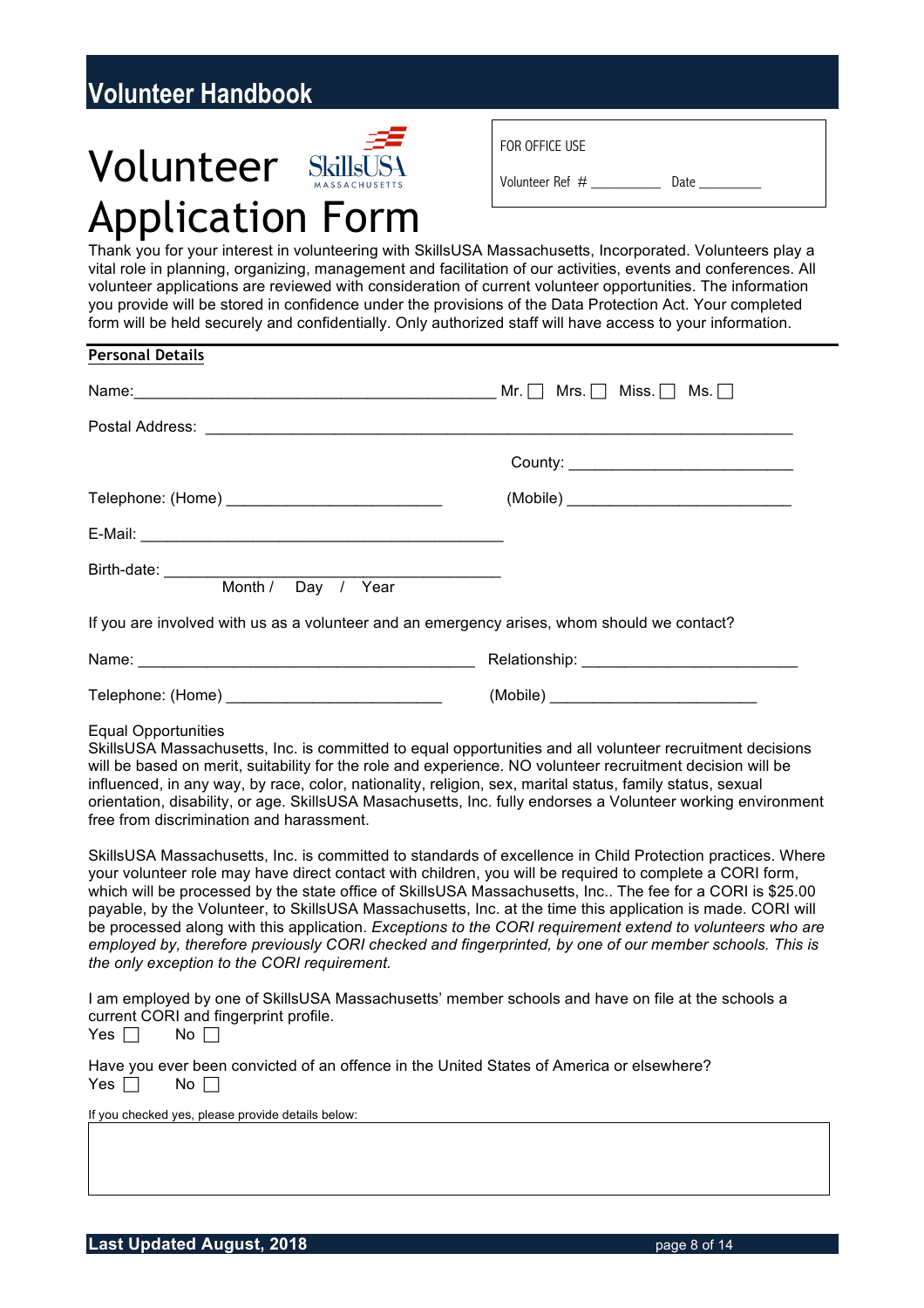#### **Your Skills and Interests**

**1.** Have you ever done any Volunteer work before? Yes  $\Box$  No  $\Box$ 

If you answered yes, please tell us a little about the experience.

**2.** Why do you want to volunteer with SkillsUSA Massachusetts, Inc.? What has motivated you to get in touch with us?

**3.** Do you have any particular skills or qualities that you could use in your Volunteer work?

| <b>4.</b> Are you applying for a specific Volunteer position? Yes $\Box$<br>$No \Box$                                                                                                                                                                                                                                                                                                                                                                                                                                                                     |
|-----------------------------------------------------------------------------------------------------------------------------------------------------------------------------------------------------------------------------------------------------------------------------------------------------------------------------------------------------------------------------------------------------------------------------------------------------------------------------------------------------------------------------------------------------------|
| If yes, please provide the following (see list in #5);                                                                                                                                                                                                                                                                                                                                                                                                                                                                                                    |
|                                                                                                                                                                                                                                                                                                                                                                                                                                                                                                                                                           |
|                                                                                                                                                                                                                                                                                                                                                                                                                                                                                                                                                           |
| 5. What Volunteer opportunities interests you?<br>Board of Directors - Reference #BOD 1<br>Leadership Team Conference Management/Trainer - Reference #LDR_1<br>Leadership Team Media Services - Reference #LDR 2<br><u>H</u><br>Alumni Executive Board - Reference #ALM 1<br>Alumni Association Conference Volunteer - Reference #ALM 2<br>□ SkillsUSA Championships Management Team - Reference #SMT_1<br>$\Box$<br>Tabulation Center Team - Reference #SMT 2<br>$\Box$<br>Internship in the State Office - Reference #INT 1<br>Other - Reference #OTR 1 |
| <b>6.</b> Availability for Volunteer work, check all that apply (some opportunities require larger commitment)<br><b>Totally Flexible</b><br>Evenings/Weekends $\Box$ Conference Dates (depending on schedule)<br>Part-Time Evenings $\Box$<br>Part-Time Days<br>Summer/school breaks                                                                                                                                                                                                                                                                     |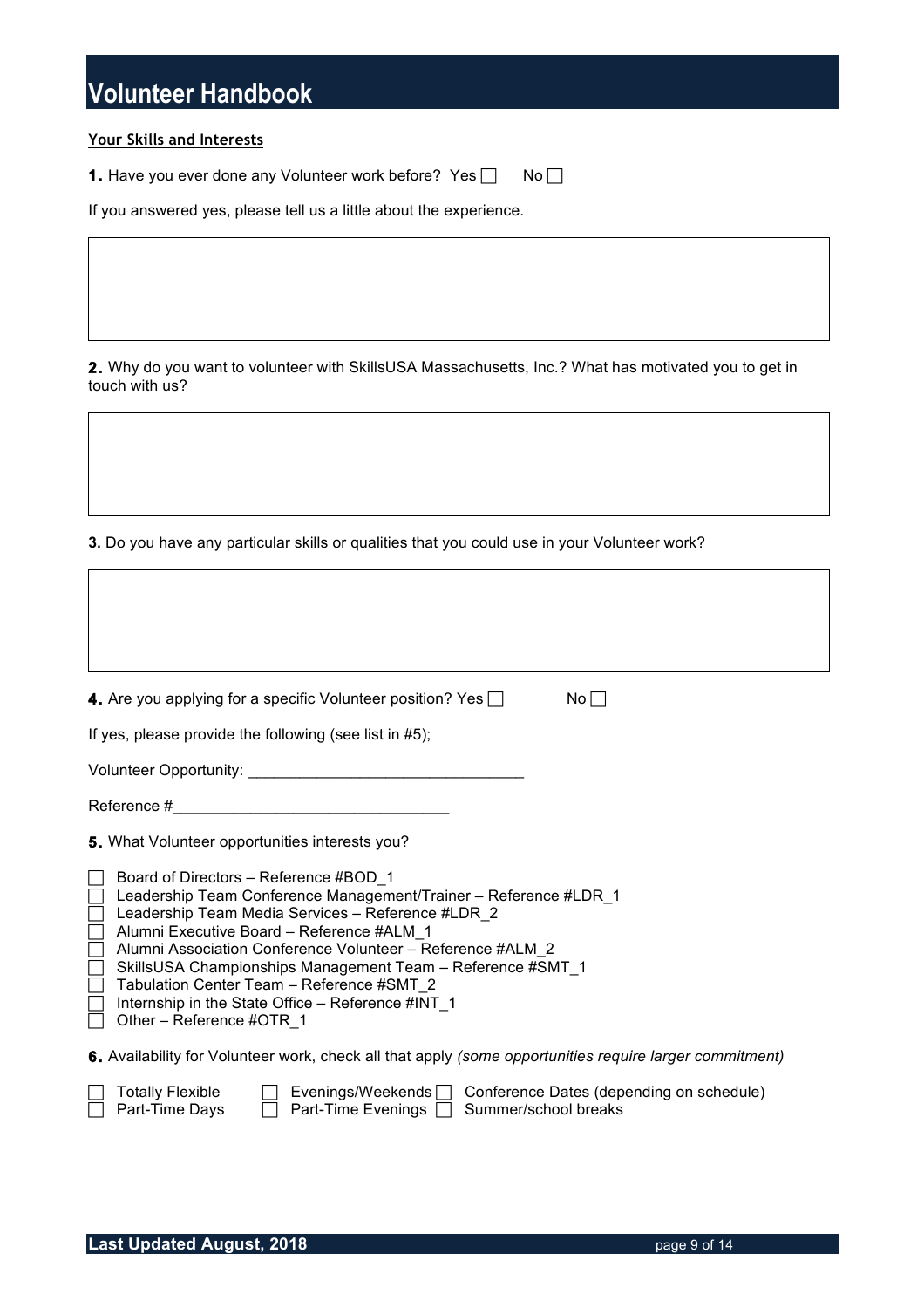#### **References**

E-Mail: \_\_\_\_\_\_\_\_\_\_\_\_\_\_\_\_\_\_\_\_\_\_\_\_\_\_\_\_\_\_\_\_\_\_\_\_\_\_

| 1.              |  |
|-----------------|--|
| (If applicable) |  |
|                 |  |
|                 |  |
| 2.              |  |
| (If applicable) |  |
|                 |  |

If you have any questions when completing this application form, please contact the corresponding lead staff/volunteer. Contact information can be found in the Volunteer Handbook. If you would like to find out more about SkillsUSA Massachusetts, Inc. log onto our website at www.maskillsusa.org

Is there any additional information you would like to bring to our attention?

I declare that the information I have provided is true. All my actions as a Volunteer will reflect the ethos of SkillsUSA Massachusetts, Inc. and I agree that being Child (Student) Centered will be central to my role.

| Date |
|------|
|      |
|      |
|      |
|      |
|      |
|      |
|      |
|      |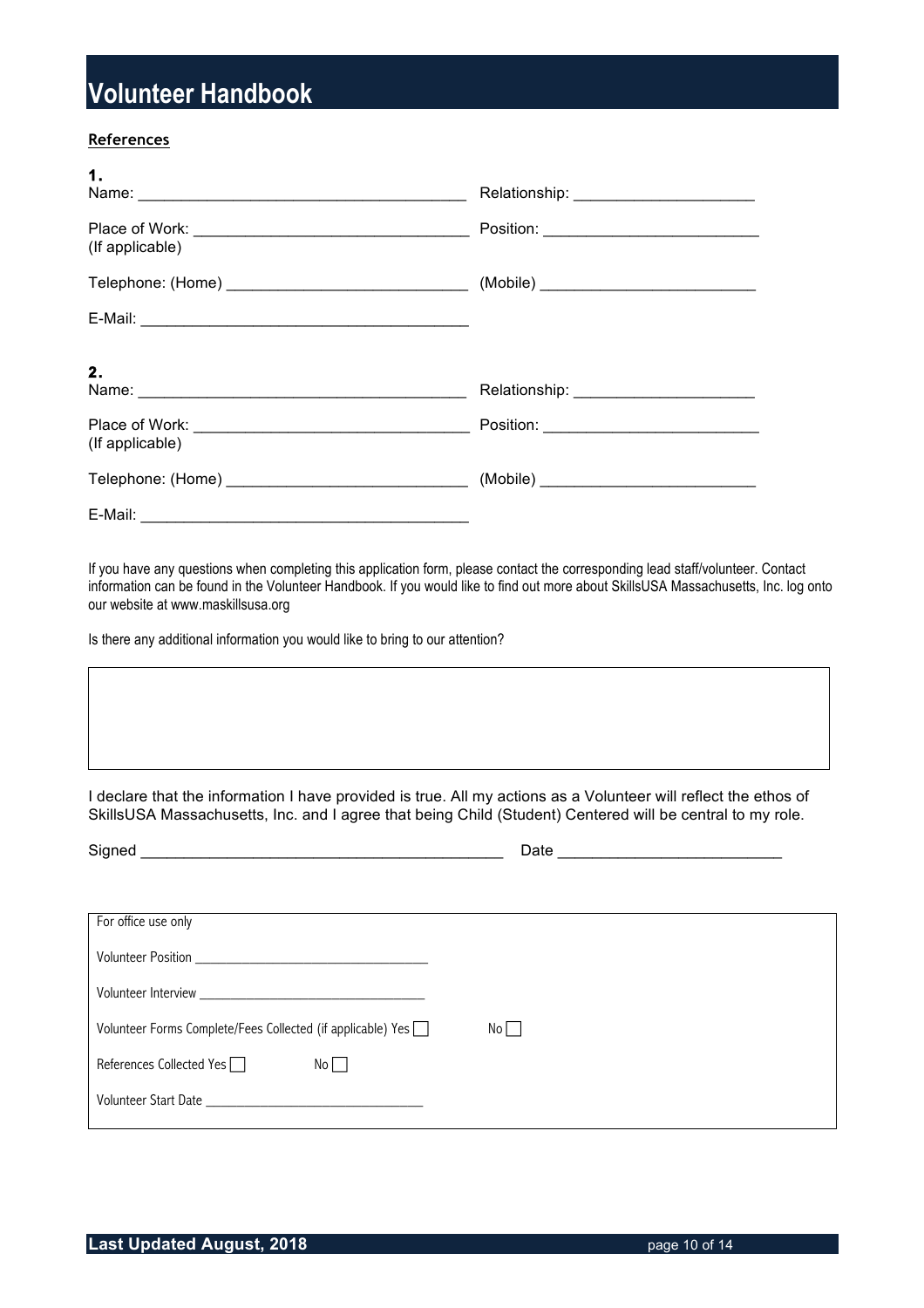SkillsUSA Massachusetts, Inc. | Code of Ethics for Volunteers

| <b>Volunteer Name:</b>            |  |
|-----------------------------------|--|
| <b>Volunteer Street Address:</b>  |  |
| Volunteer Town/City, State & Zip: |  |

Individual conduct and appearance is an important aspect of Career and Technical Education. At SkillsUSA's conferences and activities this phase of the education program becomes apparent. Since being a good example is one method of teaching, and students participating in SkillsUSA's conferences are impressionable, this Code of Ethics has been set for adult Volunteers. It becomes the responsibility of each and every participant to see that proper conduct is adhered to at all times.

- 1. SkillsUSA Massachusetts, Inc. defines the term "Volunteer" as a person who chooses to act; giving time, effort and talent, in recognition of a need, with an attitude of social responsibility and without concern for nor expectation of monetary profit.
- 2. The Volunteer is responsible for completing the required **Volunteer Registration Paperwork** and ensuring that all required forms and fees (CORI fee, Volunteer Dues, team wearing apparel fees), *if applicable*, are paid *before* volunteer service can begin.
- 3. Volunteers are expected to be on time and prepared for all SkillsUSA Massachusetts, Inc. opportunities for which they agree to engage as a volunteer.
- 4. Volunteers are assigned job duties during conferences and activities. It is the responsibility of the Volunteer to promptly carry out his or her job duties with a "Can Do Attitude" remembering, every job is important!
- 5. Volunteers are expected to exercise trust and be trust worthy, keep the volunteer commitments made and being honest about what can be committed to.
- 6. Volunteers are role models for students. As such, they are responsible for acting in a manner that sets a positive tone for the event, conference or activity. Volunteers must refrain from one-on-one interaction with students, connection, communication or social interaction with student members of SkillsUSA outside of the volunteer opportunity.
- 7. Volunteers are responsible for their actions. Volunteers are expected to be appropriate and respectful during interactions with fellow volunteers, staff, teachers, students and the public.
- 8. It is required, for all overnight volunteer opportunities, that every Volunteer spend each night in the room of the hotel to which the Volunteer is personally assigned.
- 9. Any conflicts amongst Volunteers should be resolved quickly and openly. Volunteers are expected to treat one another the way each would like to be treated.
- 10. Volunteers must practice self-care whilst serving. When daily responsibilities have ended, it is expected that Volunteers get appropriate sleep, when it is time to eat, Volunteers must make time to eat. Volunteer self-care is essential to being at ones best for our students.
- 11. Volunteers are expected to serve cheerfully and present a positive and enthusiastic attitude. Volunteers should avoid complaining, remembering, if you are tired, so is everyone else.
- 12. All Volunteers are expected to represent SkillsUSA Massachusetts, Inc. with respect. All Volunteers will be provided a copy of the SkillsUSA Massachusetts, Inc. Social Media Policy & Guidelines for Volunteers and agree to abide by its contents.

Violation of any items in this Code of Ethics for Volunteers and/or the Social Media Policy for Volunteers may result in a warning and/or coaching. Violations may be grounds for disqualification or suspension from volunteer service. If violations take place during an activity, meeting or conference, the violator may be sent home at his/her own expense. Proper notification of the violation and action taken will be sent to the appropriate parties.

I understand that, by signing this Code of Ethics for Volunteers, if I am in violation of any of the above and/or conduct myself in a manner unbecoming a SkillsUSA Massachusetts, Inc. Volunteer, I may be removed from volunteer service or suspended from volunteer service. I further agree to accept the penalty imposed on me with the understanding that all such actions will be explained to me. I realize the severity of the penalty may increase with the severity of the violation.

Typed or Print Name of Volunteer Signature of Volunteer Date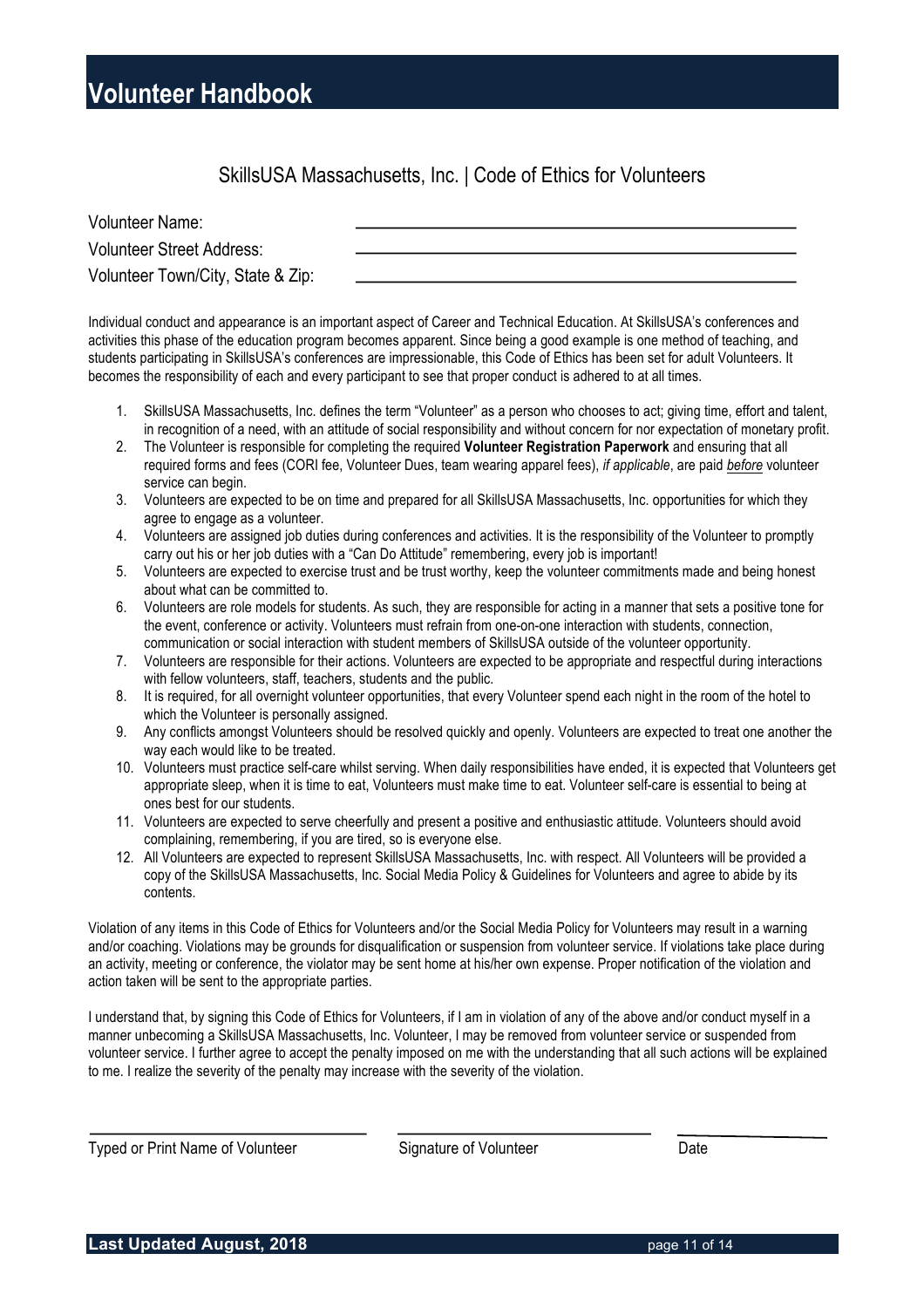

### Social Media Policy and Guidelines for Volunteers

SkillsUSA Massachusetts, Inc. has established this Social Media Policy as a guide for all Volunteers regarding posts to social networking websites. Social media is described as any website or medium (including video) that allows for communication with the public. This includes, but is not limited to, Facebook, Twitter, Instagram, LinkedIn, MySpace, YouTube, Flickr, Picasa, blogs, etc. This policy is in place to protect you, as a SkillsUSA Massachusetts, Inc. Volunteer, Below you will find both the policy and tips to protect yourself as a Volunteer.

- 1. SkillsUSA Massachusetts, Inc. has numerous Social Media pages that are owned and managed exclusively by SkillsUSA Massachusetts, Inc. and/or corresponding lead staff/volunteers. Ownership of these pages belongs to the SkillsUSA Massachusetts, Inc. and not any Volunteer whose current job includes posting to or monitoring these accounts. Volunteers do not, under any circumstances, create social media page(s) for SkillsUSA Massachusetts, Inc.
- 2. Volunteers must be aware of their association with SkillsUSA, Inc. SkillsUSA Massachusetts, Inc. and or the SkillsUSA Massachusetts Alumni & Friends Association when participating with online social networks. If a Volunteer identifies themself as a SkillsUSA Volunteer or has a public facing position for which your SkillsUSA association is known to the general public, the Volunteer must ensure their Social Media accounts and related content (even if it is of a personal and not an official nature) is consistent with the Mission, Vision and Values of SkillsUSA.
- 3. Volunteers must recognize that they are responsible and potentially liable for anything written or presented online. The public image of SkillsUSA Massachusetts, Inc. Volunteers in social media, if they can be associated with SkillsUSA, SkillsUSA Massachusetts, Inc. and or the SkillsUSA Massachusetts Alumni & Friends Association, does matter. Malicious, offensive, disparaging remarks, untruthful statements, demeaning behavior, and illegal substance use, are all examples of behavior that can initiate a non invite or dismissal from volunteer service with SkillsUSA Massachusetts, Inc. Volunteers may also be disciplined by the corresponding lead staff/volunteers and/or Board of Directors for commentary, content, or images that are defamatory, lewd, proprietary, harassing, libelous, or that can create a hostile environment at SkillsUSA Massachusetts, Inc. events, activities and conferences.
- 4. SkillsUSA Massachusetts, Inc. requires Volunteers to write knowledgeably and accurately using appropriate professionalism. Speak respectfully about SkillsUSA Massachusetts, Inc., SkillsUSA Massachusetts Alumni & Friends Association, our current and potential members, and current and potential partners/affiliations. Despite any disclaimers made, SkillsUSA Massachusetts Volunteer's social media posts can result in members of the public forming opinions about SkillsUSA and its members, Alumni, and partners. Do not engage in any behavior that will reflect negatively on the reputation of SkillsUSA Massachusetts, Inc. or SkillsUSA Alumni & Friends Association.
- 5. SkillsUSA Volunteers may not initiate contact or accept requests for social networking with students they meet at SkillsUSA events. The term student refers to anyone under the age of 18 or anyone who is currently enrolled in a SkillsUSA affiliated school (middle school-high school-college/post secondary). This includes those who are 18 years of age or older, but are still enrolled in a CTE school program. If a SkillsUSA student member finds a Volunteer's social networking profile and requests to be linked, the Volunteer must respectfully decline. Any exceptions, including prior relationships, are subject to written explanation and approval from the corresponding lead staff/volunteers.
- 6. SkillsUSA Massachusetts, Inc. Volunteers shall not post any pictures or videos of minors/students in or at SkillsUSA programs/events/activities/or SkillsUSA conference sites to their personal social network pages.
- 7. It is important that social media platforms are monitored for negative comments about SkillsUSA, SkillsUSA Massachusetts, Inc. and the SkillsUSA Massachusetts Alumni & Friends Association. If Volunteers become aware of negative comments posted Volunteers should contact the corresponding lead staff/volunteers with any concerns.

Tips to protect the Volunteer:

- 1. Volunteers must exercise common sense when using social networking websites.
- 2. Volunteers must make their online profiles private/unsearchable.
- 3. Volunteers must not accept "friend" invitations/invitations to connect from minors/students.
- 4. Volunteers must not affiliate their personal on-line presence with their Volunteer service with SkillsUSA Massachusetts, Inc.
- 5. Volunteers must not post photos of minors/students associated with SkillsUSA.
- 6. Volunteers should have no expectation of online privacy.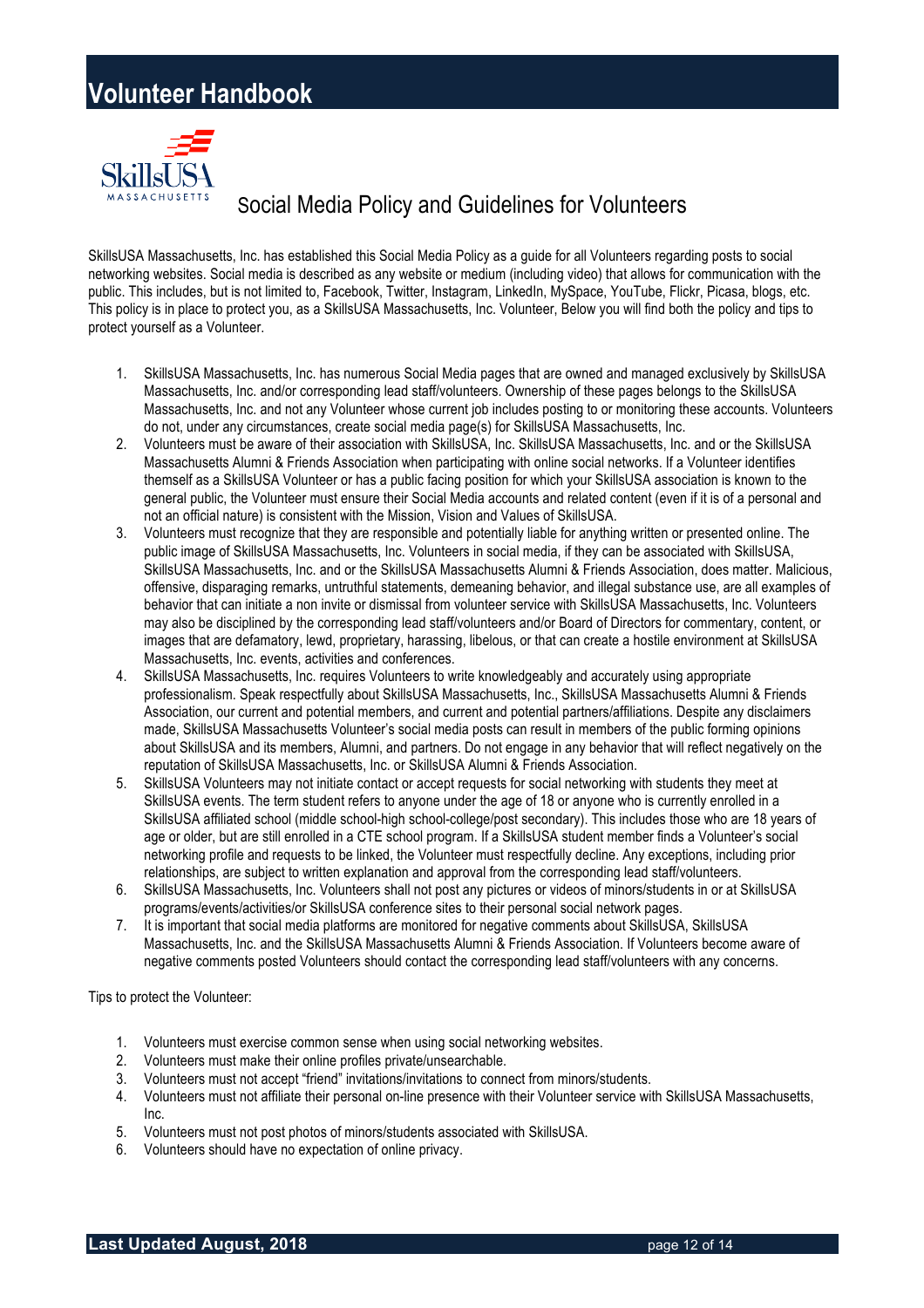

### SkillsUSA Massachusetts, Inc. Volunteer Staff Waiver of Copyright

I, the undersigned, do hereby acknowledge that any *scripts, PowerPoint presentations, slide decks, videos and photographs* I will create and/or creative works, *consisting of,* but not limited to, *signs, banners, logo designs, bulletins, announcements, brochures, programs, event content and or program content* I will create at or for any activity, event or conference on behalf of SkillsUSA Massachusetts, Inc. for the entirety of my volunteer affiliation with SkillsUSA Massachusetts, Inc. are:

- 1) done on a voluntary basis;
- 2) a charitable act. I will receive no monetary compensation for the creation, editing, displaying or usage of said *scripts, PowerPoint presentations, slide decks, videos and photographs* I will create and/or creative works, *consisting of,* but not limited to, *signs, banners, logo designs, bulletins, announcements, brochures, programs, event content and or program content* I will create; and
- 3) not my property. While I may use and keep my own equipment, the rights to display and use any *scripts, PowerPoint presentations, slide decks, videos and photographs* I will create and/or creative works, *consisting of,* but not limited to, *signs, banners, logo designs, bulletins, announcements, brochures, programs, event content and or program content* I will create at or for any activity, event or conference belong solely to SkillsUSA Massachusetts, Inc. Regardless of medium, permission to use or display edited or unedited, compiled or uncompiled, versions of any creative works, videos and/or photographs I or any other volunteer may produce must be obtained from SkillsUSA Massachusetts, Inc. beforehand.
- 4) I understand that the granting of this permission by SkillsUSA Massachusetts, Inc. may not be automatic. I acknowledge that I do not have a personal copyrightable interest in the *scripts, PowerPoint presentations, slide decks, videos and photographs* I will create *and/or* creative works*, consisting of, but not limited to, signs, banners, logo designs, bulletins, announcements, brochures, programs, event content and or program content* I will create, edit or work with on behalf of SkillsUSA Massachusetts, Inc.

Typed or Print Name of Volunteer Signature of Volunteer Date